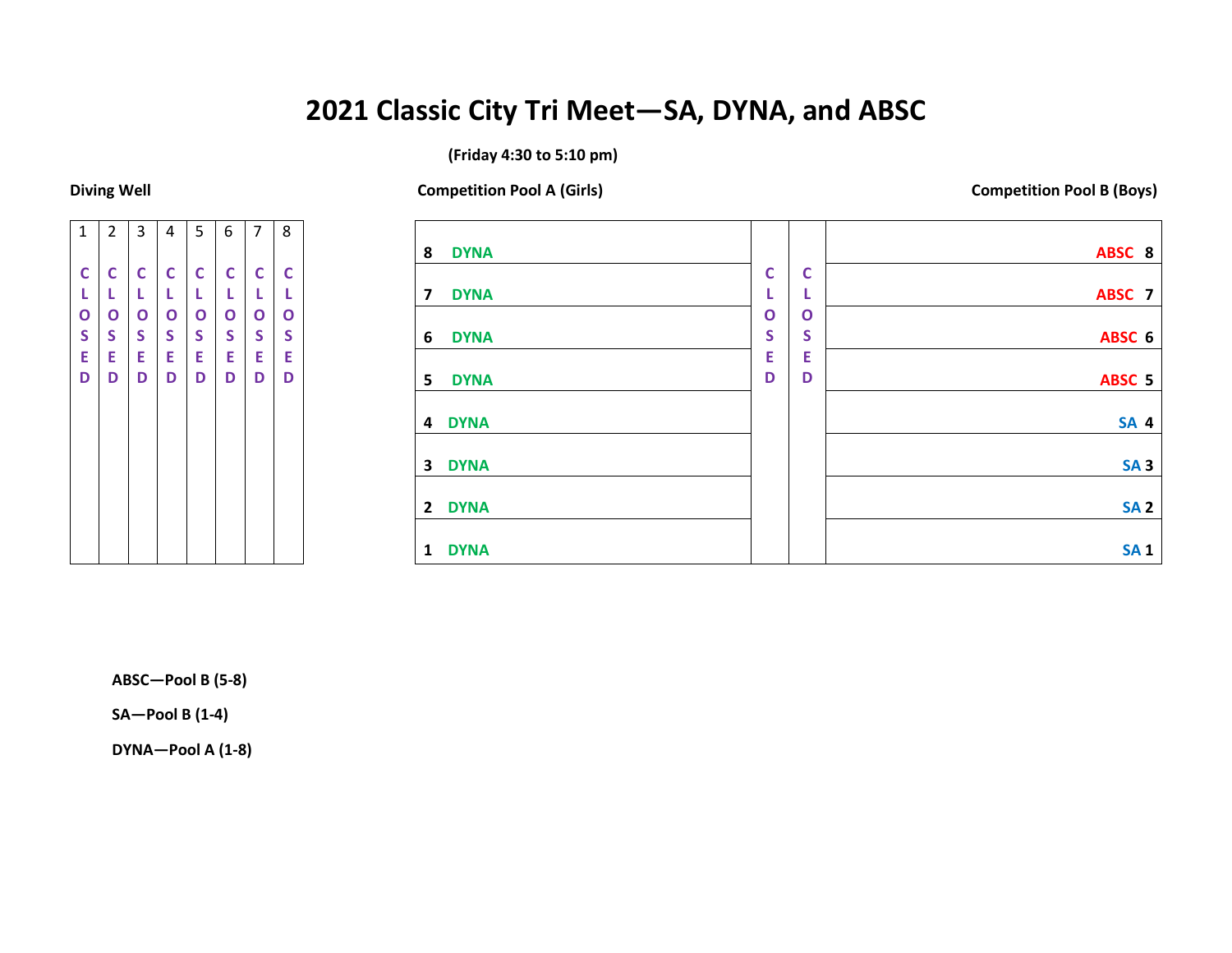### **2019 Fall Classic Warmup Assignments—DYNA & ABSC (Dawgs & Seniors)**

**(Saturday 12:00 to 12:35 pm; Sunday 9:35 to 10:10 am)**

**Diving Well Competition Pool A (Girls) Competition Pool B (Boys)**



| 8 DYNA                        |              |             | <b>ABSC 8</b>     |
|-------------------------------|--------------|-------------|-------------------|
|                               |              |             |                   |
|                               | $\mathbf C$  | C           |                   |
| <b>DYNA</b><br>7 <sup>7</sup> | L            | L           | <b>ABSC 7</b>     |
|                               | $\mathbf{o}$ | $\mathbf 0$ |                   |
| 6 DYNA                        | S            | S           | ABSC <sub>6</sub> |
|                               | E            | E           |                   |
| 5 DYNA                        | D            | D           | <b>ABSC 5</b>     |
|                               |              |             |                   |
| 4 DYNA                        |              |             | <b>ABSC4</b>      |
|                               |              |             |                   |
| 3 DYNA                        |              |             | ABSC <sub>3</sub> |
|                               |              |             |                   |
| 2 DYNA                        |              |             | <b>ABSC 2</b>     |
|                               |              |             |                   |
| <b>DYNA</b><br>$\mathbf{1}$   |              |             | ABSC <sub>1</sub> |

**ABSC (Dawgs, Senior 1, Senior 2, Senior Flex) — Pool B: Lanes 1-8**

**DYNA — Diving Well: Lanes 1-8; Pool A: Lanes 1-8**